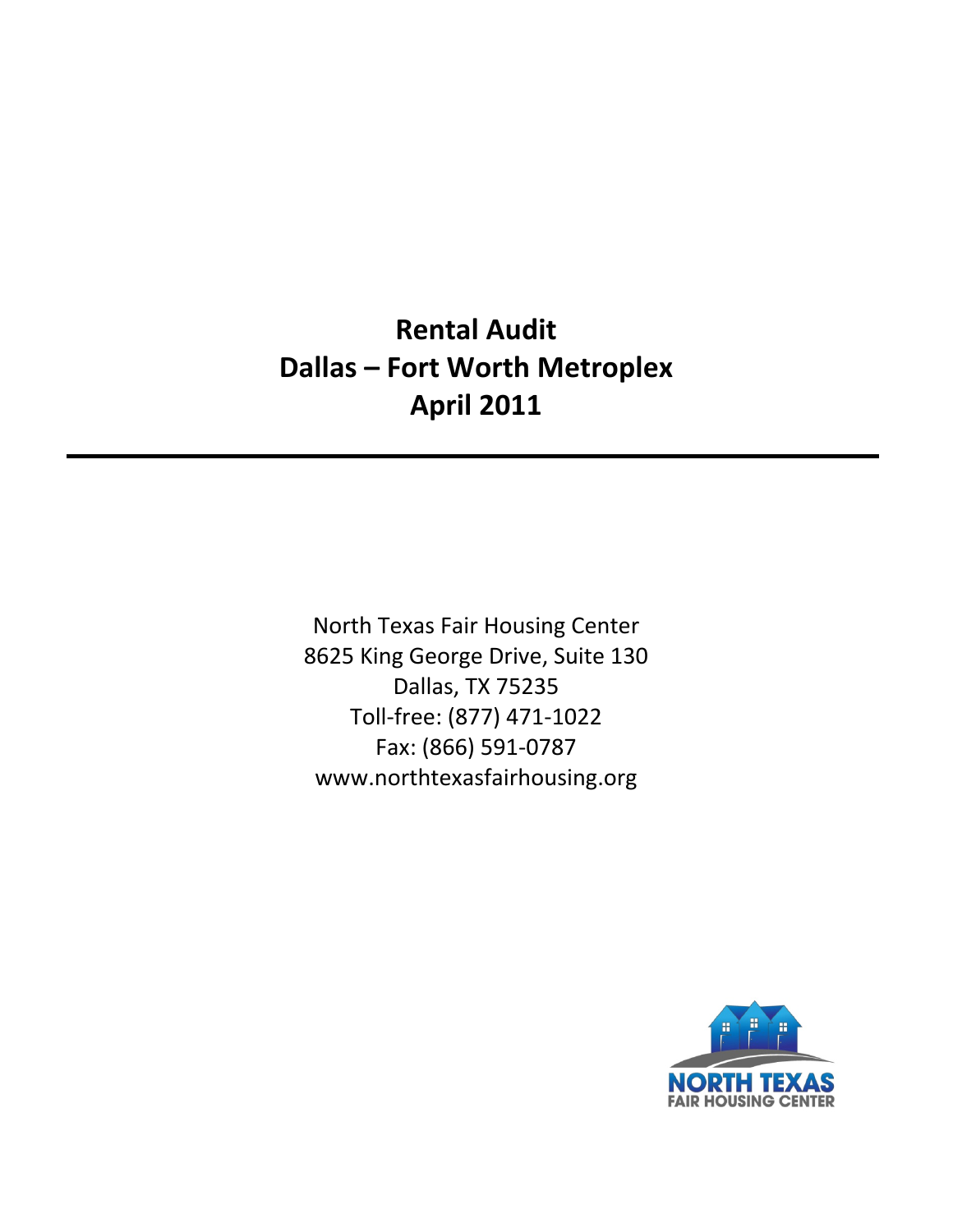# **Table of Contents**

| Foreword                                                                                                                                                                                                                                                                                                                                                                                                                                | 1                                              |
|-----------------------------------------------------------------------------------------------------------------------------------------------------------------------------------------------------------------------------------------------------------------------------------------------------------------------------------------------------------------------------------------------------------------------------------------|------------------------------------------------|
| North Texas Fair Housing Center                                                                                                                                                                                                                                                                                                                                                                                                         | 2                                              |
| <b>Rental Audit Summary</b>                                                                                                                                                                                                                                                                                                                                                                                                             | 3                                              |
| Methodology<br><b>Overview of Testing</b><br><b>Training of Testers</b><br><b>On-Site Rental Testing</b><br><b>Target Area Selection</b>                                                                                                                                                                                                                                                                                                | 5<br>5<br>5<br>5<br>5                          |
| <b>Findings</b><br>Rate of Race Discrimination: African American<br>Rate of Race Discrimination: Hispanic<br>Rate of Discrimination: Familial Status                                                                                                                                                                                                                                                                                    | 6<br>6<br>6<br>6                               |
| Types of Differential Treatment in Race and Familial Status Tests<br>Difference in rental amount<br>Difference in information regarding the availability of units<br>Difference in security deposit amounts<br>Difference in move-in specials offered<br>Difference in treatment during the on-site appointment<br>Difference in access to the rental application<br>Difference in treatment before and after on-site visit<br>Steering | 6<br>7<br>7<br>7<br>7<br>7<br>8<br>8<br>8      |
| <b>Examples of Differential Treatment</b><br>Difference in rental amount<br>Difference in information regarding the availability of units<br>Difference in security deposit amounts<br>Difference in move-in specials offered<br>Difference in treatment during the on-site appointment<br>Difference in access to the rental application<br>Difference in treatment before and after on-site visit<br>Steering                         | 9<br>9<br>9<br>9<br>10<br>10<br>10<br>10<br>11 |
| Recommendations                                                                                                                                                                                                                                                                                                                                                                                                                         | 12                                             |
| <b>Fair Housing Law</b>                                                                                                                                                                                                                                                                                                                                                                                                                 | 13                                             |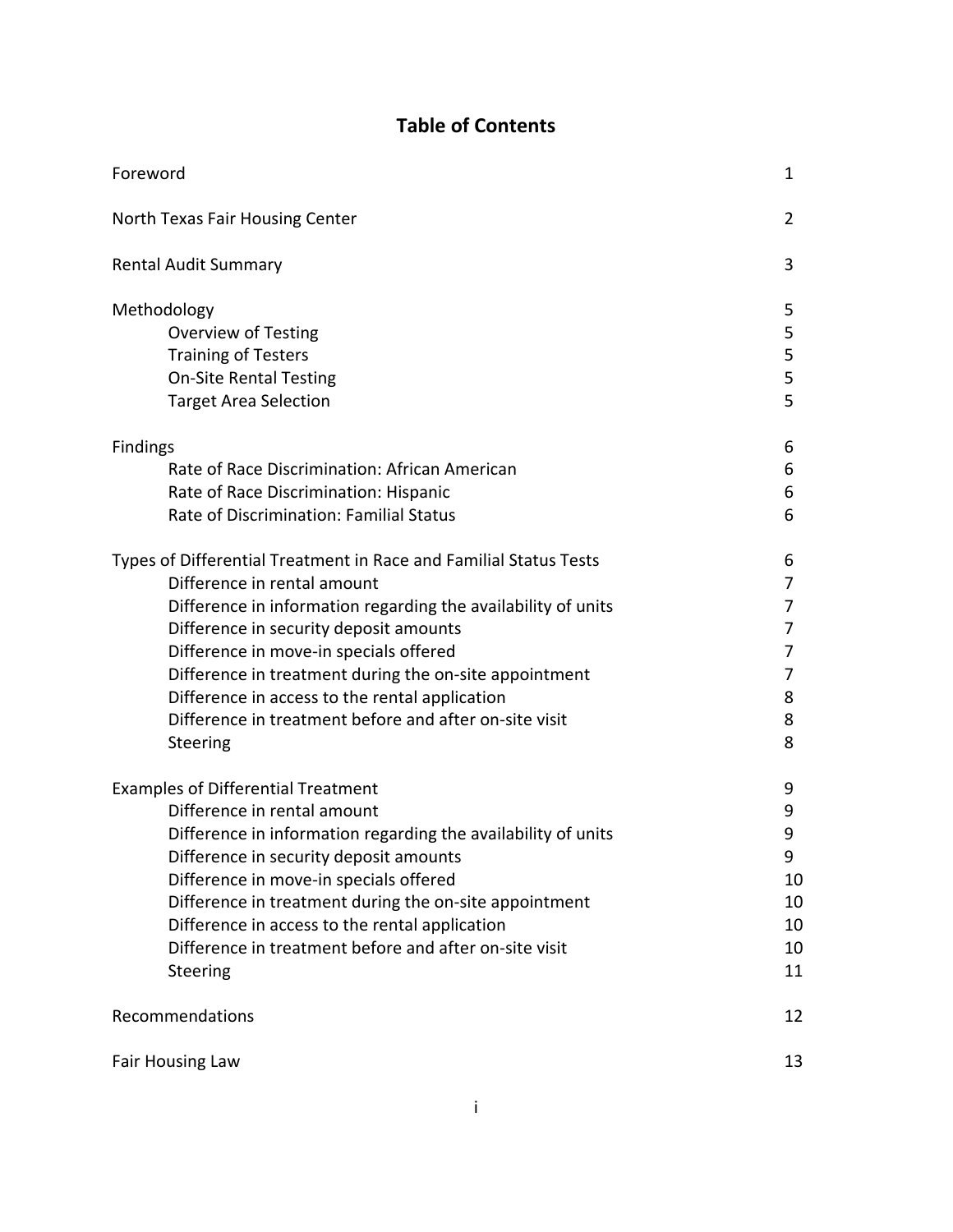# **Foreword**

The North Texas Fair Housing Center (NTFHC) conducted this Rental Audit<sup>1</sup> to measure the nature and extent of race and familial status discrimination in the North Texas region. NTFHC used testing to gather information about how African Americans, Hispanics and families with children are being treated in the rental housing marketplace in the Dallas – Fort Worth Metroplex.

Forty-three years ago, Congress passed the Fair Housing Act which protects everyone's right to live free from housing discrimination. The federal Fair Housing Act was passed with two goals:

- To eliminate housing discrimination, and
- To promote residential integration in neighborhoods across America.

Under the Act, it is illegal to discriminate on the basis of race, color, religion, national origin, gender, disability, or familial status in rental housing, real estate sales, lending, insurance, and any financial or other services related to housing.

Having a safe place to call home is a fundamental building block for attaining a high quality of life. For that reason, housing discrimination, whether based on race, gender or because you are a person with a disability, is probably the most consequential form of discrimination. Without housing it is almost impossible to find a job, get an education, or participate in a community.

Today, the goals of the Fair Housing Act are more important than ever and there still much work to be done.

 $1$ This Rental Audit Report was prepared by Frances Espinoza, Executive Director of the North Texas Fair Housing Center. Invaluable assistance was provided by Diana Terry, Fair Housing Specialist and Nashla Kalifa, Fair Housing Project Assistant of the North Texas Fair Housing Center; Anne Houghtaling, Director of Investigations and Enforcement, Katie Sullivan, Education and Outreach Coordinator, Deidre Swesnik, Director of Public Policy and Communications, and Shanna Smith, President of the National Fair Housing Alliance.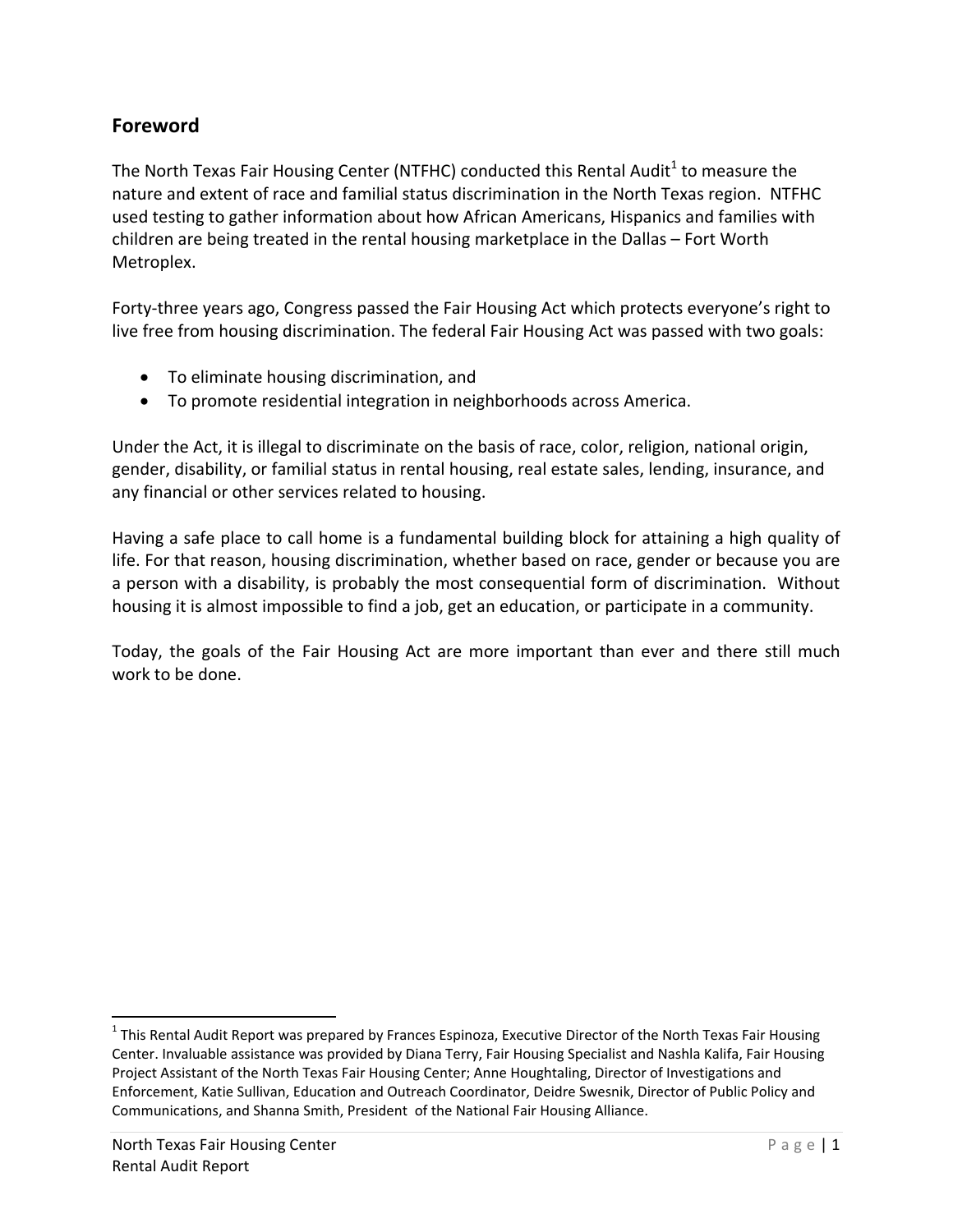# **North Texas Fair Housing Center**

The North Texas Fair Housing Center (NTFHC) was established in July 2010 by the National Fair Housing Alliance with a grant from the U.S. Department of Housing and Urban Development. NTFHC's mission is to actively support and promote fair housing through education and advocacy to ensure that all persons have the opportunity to secure the housing they desire and can afford, without discrimination based on their race, color, religion, gender, national origin, familial status, disability or other characteristics protected by law.

NTFHC is a private non‐profit organization offering the following services:

- o Housing Counseling: NTFHC provides clients with information and materials regarding rights and responsibilities under local, state and federal housing laws.
- o Housing Discrimination Complaint Investigation: NTFHC investigates complaints of housing discrimination in rental and sales transactions. NTFHC may conduct testing, survey residents or conduct witness interviews to determine whether or not there is evidence to support a claim of housing discrimination.
- o Enforcement: NTFHC strives to enforce the fair housing laws by working with local attorneys and federal, state or local governmental agencies with authority to enforce fair housing laws.
- o Education & Outreach: NTFHC develops and distributes written materials that describe the applicable protections against housing discrimination and ways to prevent housing injustice. NTFHC also presents workshops and programs to teach communities about their rights and responsibilities under the fair housing laws.

NTFHC's services are free of charge to residents of the following counties: Collin, Dallas, Delta, Denton, Ellis, Hunt, Johnson, Kaufman, Parker, Tarrant, Rockwall and Wise.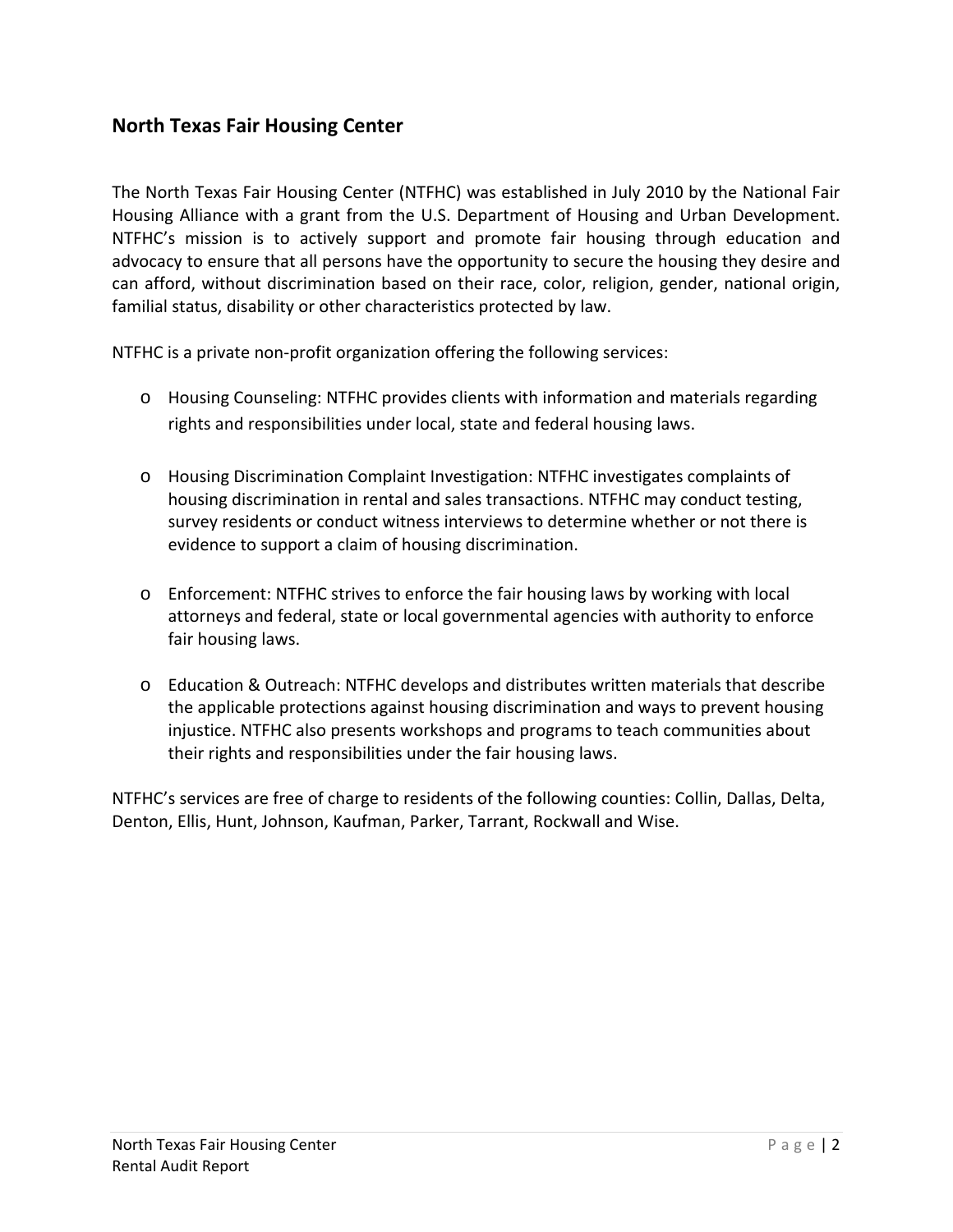# **Rental Audit Summary**

President Lyndon Johnson signed the Fair Housing Act into law on April 11, 1968. President Ronald Reagan signed the Fair Housing Amendments Act of 1988, which greatly expanded the enforcement powers of HUD and the Department Justice, expanded protections to families with children and people with disabilities and eliminated the cap on punitive damages. Congress intended that housing be available free from illegal discrimination. However, NTFHC's Rental Audit of the Dallas – Fort Worth Metroplex leaves little doubt that we have not achieved equal housing opportunity in our community. The Rental Audit documents, describes, and quantifies discrimination against African Americans, Hispanics and families with children in the Metroplex. The Rental Audit measures the extent of discrimination and reveals how owners and agents discriminate in rental housing.

The Rental Audit illustrates that African Americans who are otherwise qualified can expect to encounter discrimination in 37% of their housing searches in the Metroplex. This means that African Americans will face discrimination in two out of every five housing searches. The Rental Audit also shows that Hispanics can expect to encounter discrimination in 33% of their housing searches in North Texas. This means that Hispanics will experience discrimination at least once in every three housing searches. NTFHC also measured discrimination against families with children in the Metroplex. The results of the Rental Audit show that families with children can expect to experience discrimination in 20%, or one in five, of their housing searches. We recognize that people seeking housing make many inquiries prior signing a lease.

NTFHC's Rental Audit is based on 80 rental tests, or 40 paired tests, conducted throughout the Dallas – Fort Worth Metroplex. Of this number, 30 tests measured race or national origin discrimination and 10 measured familial status discrimination. Of the race and national origin tests, NTFHC conducted 27 tests that measured discrimination against African Americans and 3 tests that measured discrimination against Hispanics. NTFHC conducted 26 tests in Tarrant County, 9 tests in Dallas County, and 5 tests in Collin County. NTFHC conducted tests in the cities of Dallas, Fort Worth, Bedford, Mesquite, Keller, Grapevine, McKinney, Arlington, North Richland Hills, Grand Prairie, Plano and Colleyville.

Testers were paired and assigned to visit apartments or instructed to respond to rental advertisements. Testers were not told what type of test they were conducting and did not learn about the treatment of their counterpart. Testers reported on their experiences and NTFHC staff analyzed their reports for differential treatment.

The types of differential treatment documented in the Rental Audit confirm that discriminatory practices in housing can be quite subtle, making it difficult for home seekers to recognize and report suspicious rental practices or policies. For example, it is rare for a landlord or apartment manager to make direct racially discriminatory statements or to outright refuse to rent to African Americans, Hispanics or people with children. Instead, NTFHC's Rental Audit shows that discrimination based on race occurs through different rental terms and discrimination based on familial status takes the form of steering families with children away from buildings where no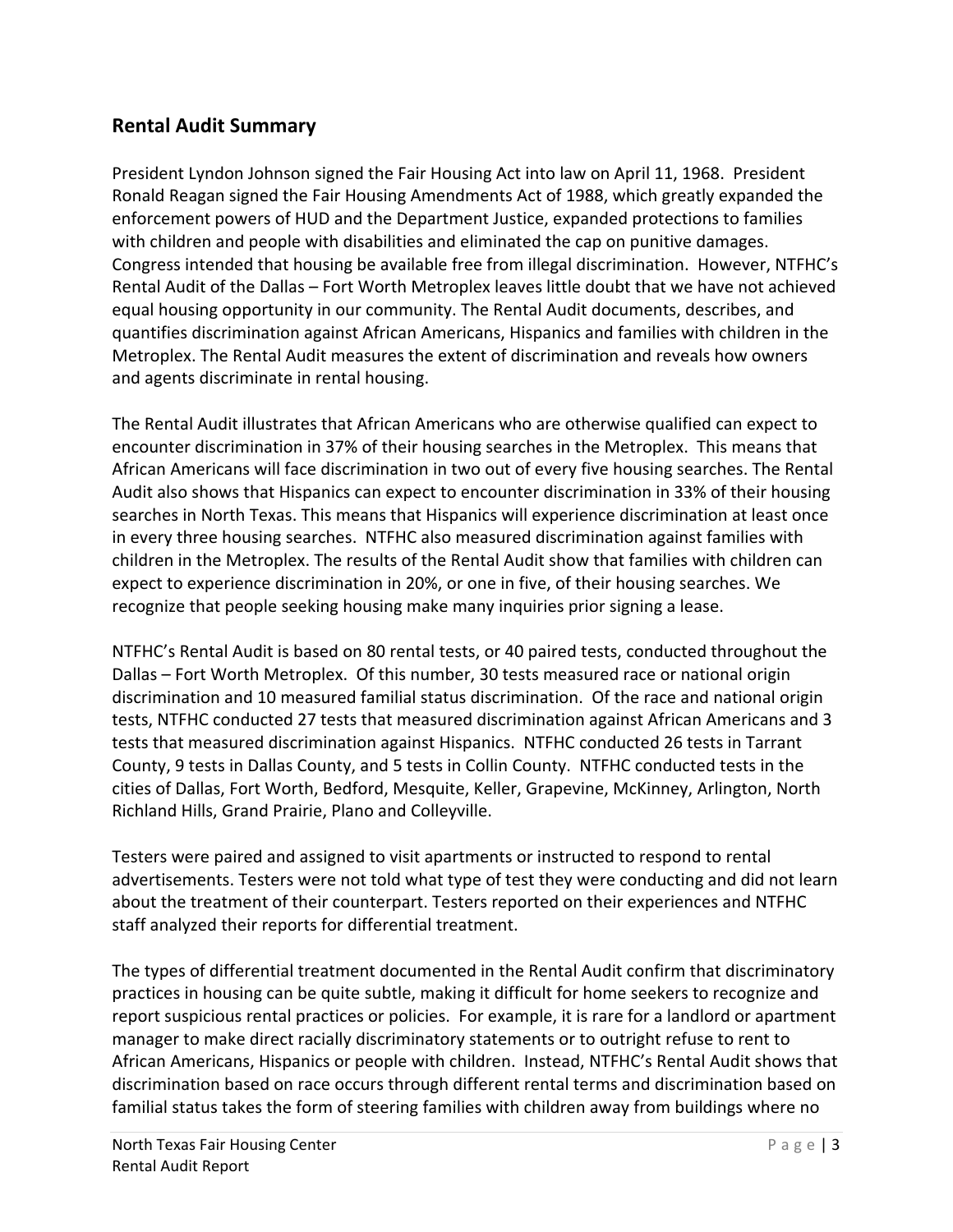children live. These practices are prohibited under the fair housing laws, even though they do not always amount to an outright denial of housing. Simply charging people a higher security deposit or rent for the same unit because of race will violate the law. Not offering rental incentives to all applicants can also violate the law.

The Rental Audit will greatly assist NTFHC in its efforts to educate the community about how to detect housing discrimination. A HUD awareness study, "How Much Do We Know?"<sup>2</sup> found that many persons who felt they had experienced discrimination did not report it. **According to the study, almost one in every five people who believe they experienced discrimination did not report it.** The results of this study concur with the findings of a 2001 study of segregation in Washington, DC by the George Washington University. That study found that, "Out of the 10.9 percent of blacks who reported that they experienced discrimination within the housing market, **more than 90 percent did not take legal action, and one of the key reasons for not doing so was because they thought that nothing would come of it**." It is our hope that with greater fair housing awareness, more people will report incidents of housing discrimination.

 $^{2}$  Available at http://www.huduser.org/portal/publications/fairhsg/hmwk.html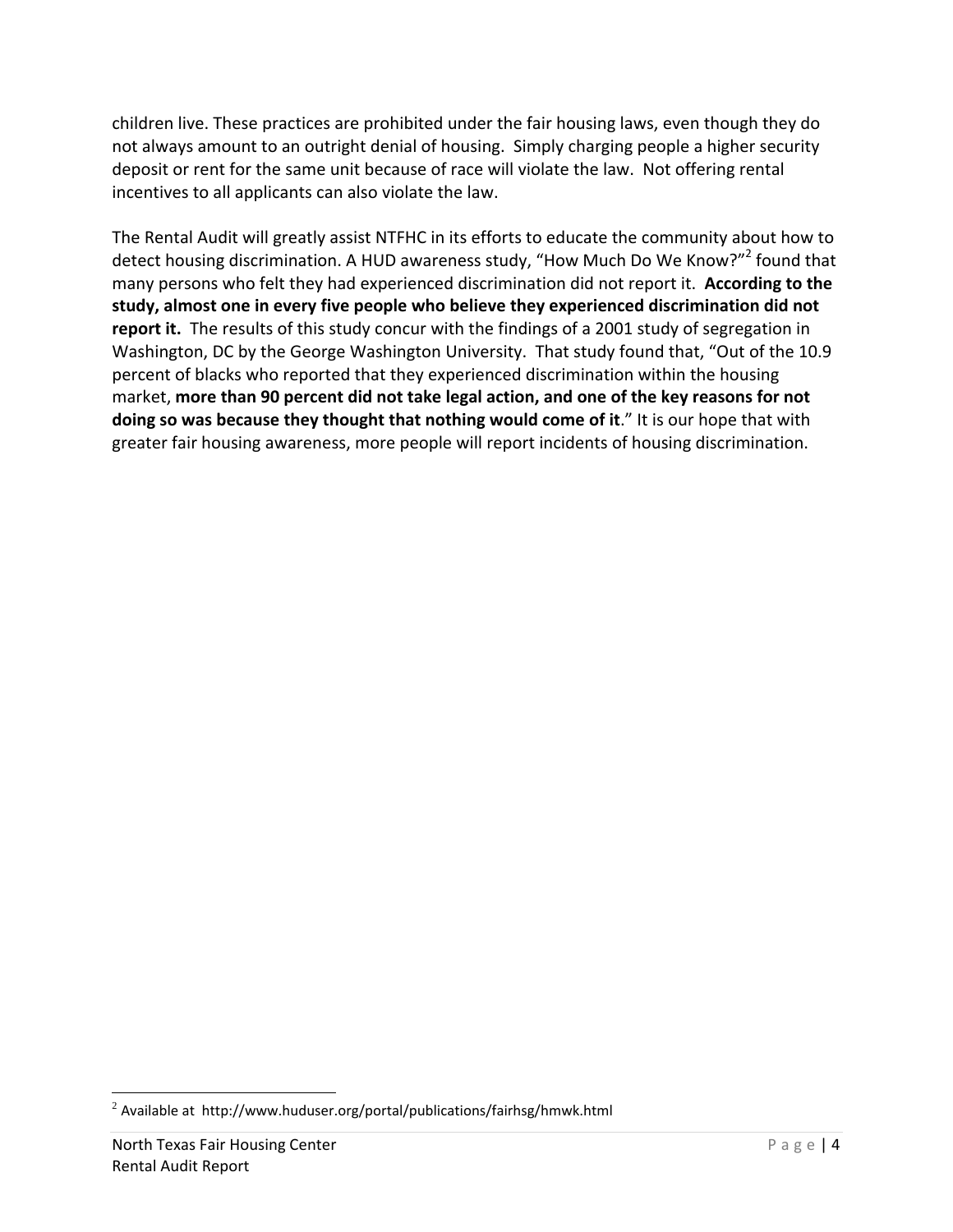# **Methodology**

#### **Overview of Testing**

Testing is an enforcement tool used by virtually every private, non‐profit fair housing agency as well as the U.S. Department of Justice. The North Texas Fair Housing Center uses testing to determine whether or not housing professionals engage in discriminatory practices in violation of federal fair housing laws<sup>3</sup>. NTFHC generally conducts these tests at the initial stage of apartment hunting when the applicant first inquires about housing. Testing is designed to hold all variables constant except for one's membership in a protected class. For this study, tests were designed to isolate race and familial status as the only basis for differential treatment.

### **Training of Testers**

All testers that participated in the Rental Audit received tester training from the North Texas Fair Housing Center and the National Fair Housing Alliance. Testers were required to attend a three hour classroom training session. After the training session, testers were required to conduct a practice test.

### **On‐Site Rental Testing**

NTFHC conducted site visits at advertised apartment to measure how landlords and managers responded to inquiries about renting a unit. A test involves a minority group tester referred to as a "protected tester" and a majority group tester referred to as a "control tester" who both visit the same housing unit for rent. The testers are matched on all relevant characteristics. These characteristics include income, family size, length of employment and other relevant factors. Characteristics are carefully chosen to ensure that the protected tester is a superior applicant to the matching control tester with regard to income, number of years at current employer, etc. The matching of testers is important because it removes any financial or business justifications for rejecting the protected group applicant. So in this audit, the African American and Latino testers were more qualified for the apartment than the White testers.

The testers are trained to carefully listen and later objectively record the details of their experiences on the standardized reporting forms. Testers also write a narrative capturing the details of the investigation. NTFHC designed its tester forms to ensure that each tester reports his or her experience in sufficient detail so a Test Coordinator can identify any differences in treatment/information provided and to determine whether the testers remained "similarly situated" during the test.

## **Target Area Selection**

NTFHC used demographic data to determine where testing should occur. We conducted race tests in predominately White neighborhoods and familial status tests in neighborhoods that were experiencing gentrification with an influx of single professionals.

 $3$  The courts have repeatedly endorsed testing and recognized the important role that testers play in gathering evidence of discrimination in areas where such evidence is particularly hard to come by. Havens Realty Corp. v. Coleman, 455 U.S. 363 (1982).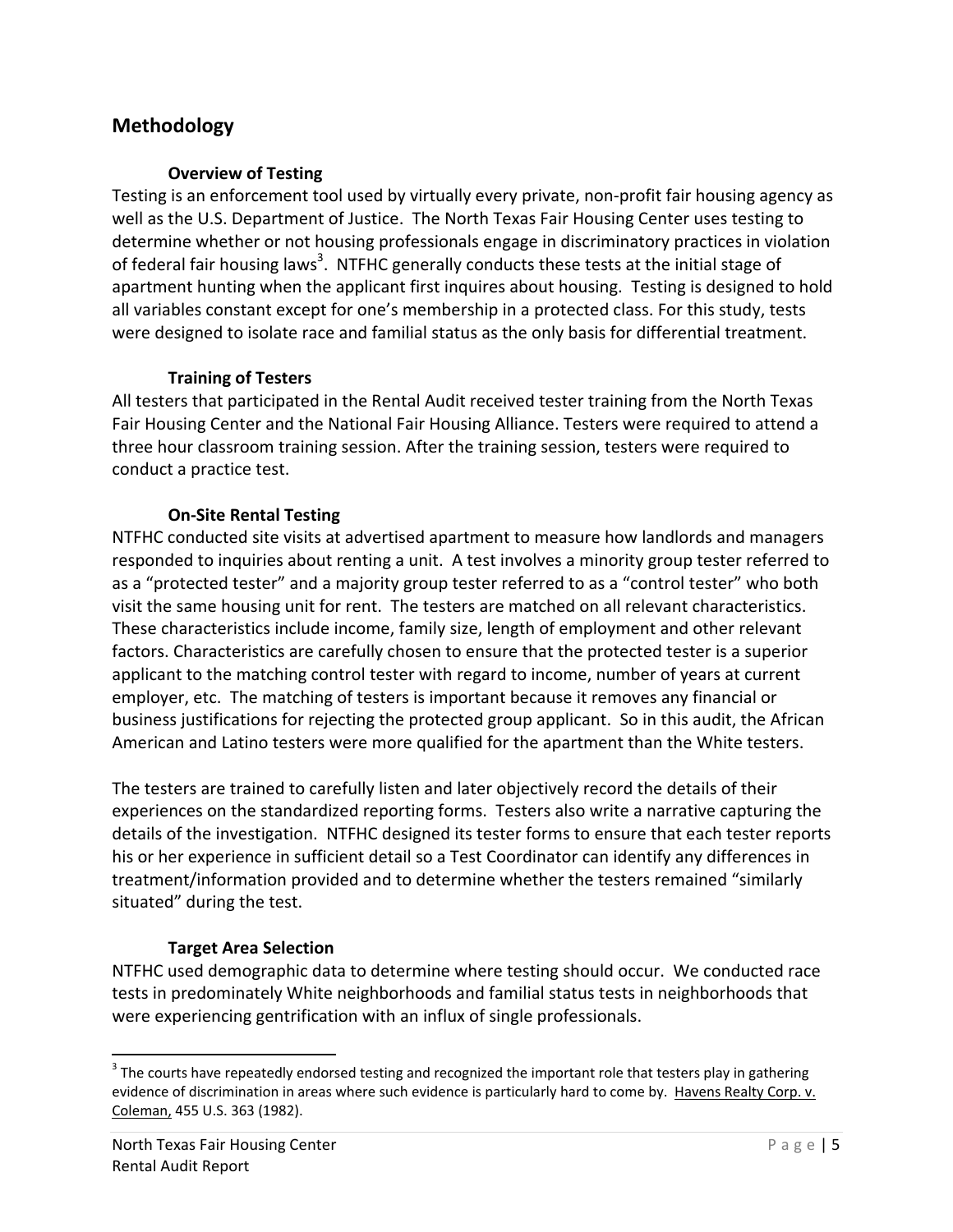# **Findings**

NTFHC conducted 40 paired tests in the Dallas – Fort Worth Metroplex. Of this number, 27 were African American race tests, 3 were Hispanic race tests, and 10 were familial status tests.

### **Rate of Race Discrimination: African American**

When African Americans respond to an advertisement for a vacancy in rental housing in the Dallas – Fort Worth Metroplex they can expect to encounter discrimination 37% of the time. This means that two out of every five times an African American attempts to apply for an apartment, he or she will encounter some type of illegal housing discrimination.

### **Rate of Race (National Origin) Discrimination: Hispanic**

When Hispanics respond to an advertisement for a vacancy in rental housing in the Dallas – Fort Worth Metroplex they can expect to encounter discrimination 33% of the time. This means that one of every three times a Hispanic attempts to apply for an apartment, he or she will experience illegal housing discrimination.

### **Rate of Discrimination: Familial Status**

When a family with children responds to an advertisement for a vacancy in rental housing in the Metroplex, they can expect to experience housing discrimination 20% of the time. This means a family will face illegal housing discrimination in one out of every five times they attempt to apply for an apartment.

# **Types of Differential Treatment in Race and Familial Status Tests**

The Rental Audit illustrates the way in which housing discrimination is being practiced in the Dallas – Fort Worth Metroplex. The differential treatment observed was broken down into eight categories, which are defined below. In cases where multiple forms of discrimination occurred in the same test, all types of discrimination were recorded.

In rental tests where evidence of discrimination against African Americans and Hispanics was found:

- 55% involved differences in rental amounts
- 64% involved difference in information regarding the availability of units
- 27% involved differences in security deposit amounts
- 36% involved differences in move-in specials offered
- 18% involved differences in treatment during the on-site appointment
- 9% involved differences in access to rental applications
- 27% involved differences in treatment before and after the on-site visit, and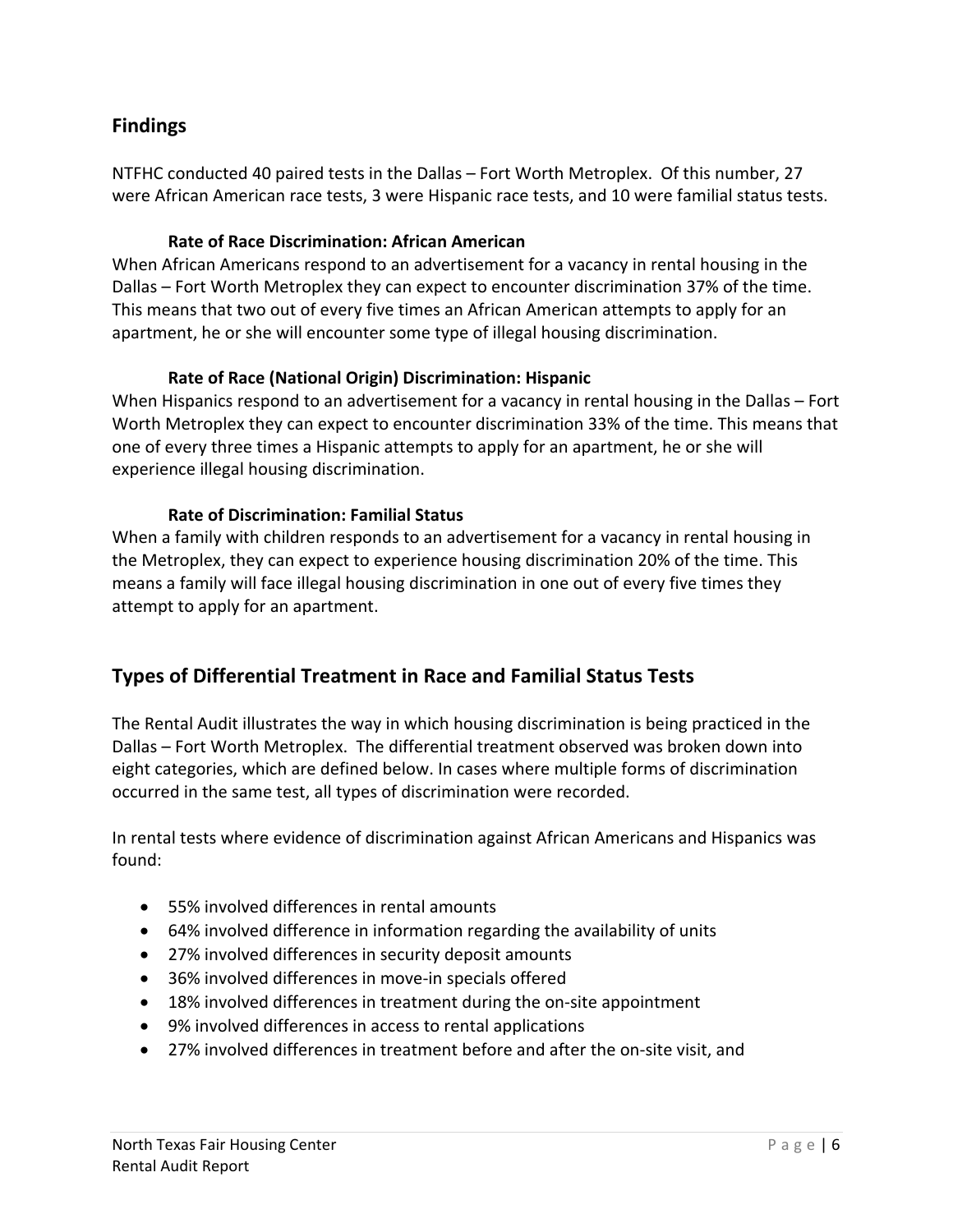$\bullet$  9% involved steering.<sup>4</sup>

In tests where evidence of discrimination against families with children was found:

- 50% involved differences in rental amounts
- 50% involved difference in information regarding the availability of units
- 50% involved differences in security deposit amounts
- 100% involved differences in treatment during the on-site appointment, and
- 50% involved steering.

#### **1. Difference in rental amount**

Agents quoted different monthly rental amounts to African American testers as compared to White testers. In these instances the exact same unit was offered to each tester. Hispanic testers were also offered monthly rental amounts that exceeded what their White counterparts were offered. In familial status tests, agents quoted higher monthly rental amounts to testers with children when compared to their counterparts without children.

#### **2. Difference in information regarding the availability of units**

This form of differential treatment occurred when an agent told a White tester about one of more available units, but told an African American or Hispanic tester that no units or fewer units were available. Also, rental agents told White testers that units would be available much sooner than they would be for African American and Hispanic testers.

#### **3. Difference in security deposit amount**

Rental agents offered different security deposit amounts to African American and Hispanic testers when compared to their White counterparts. Sometimes this took the form of an offer to apply a portion of the security deposit to the first month's rent. In familial status tests, the leasing agents offered lower security deposit amounts to testers with no children as compared to testers with children.

## **4. Difference in move‐in specials offered**

Rental agents offered move‐in specials to White testers that were not offered to African American and Hispanic testers. This took the form of offers to White testers of two weeks to one month free rent.

## **5. Difference in treatment during the on‐site appointment**

There were subtle differences in the way African American testers were treated during the site visit as compared to White testers. This took the form of a leasing agent

 $4$  The term "steering" refers to the illegal practice of rental or real estate agents only showing certain groups properties located in specific areas. An example is a rental agent who steers families with children away from buildings where no children live so that a "quiet environment" can be maintained.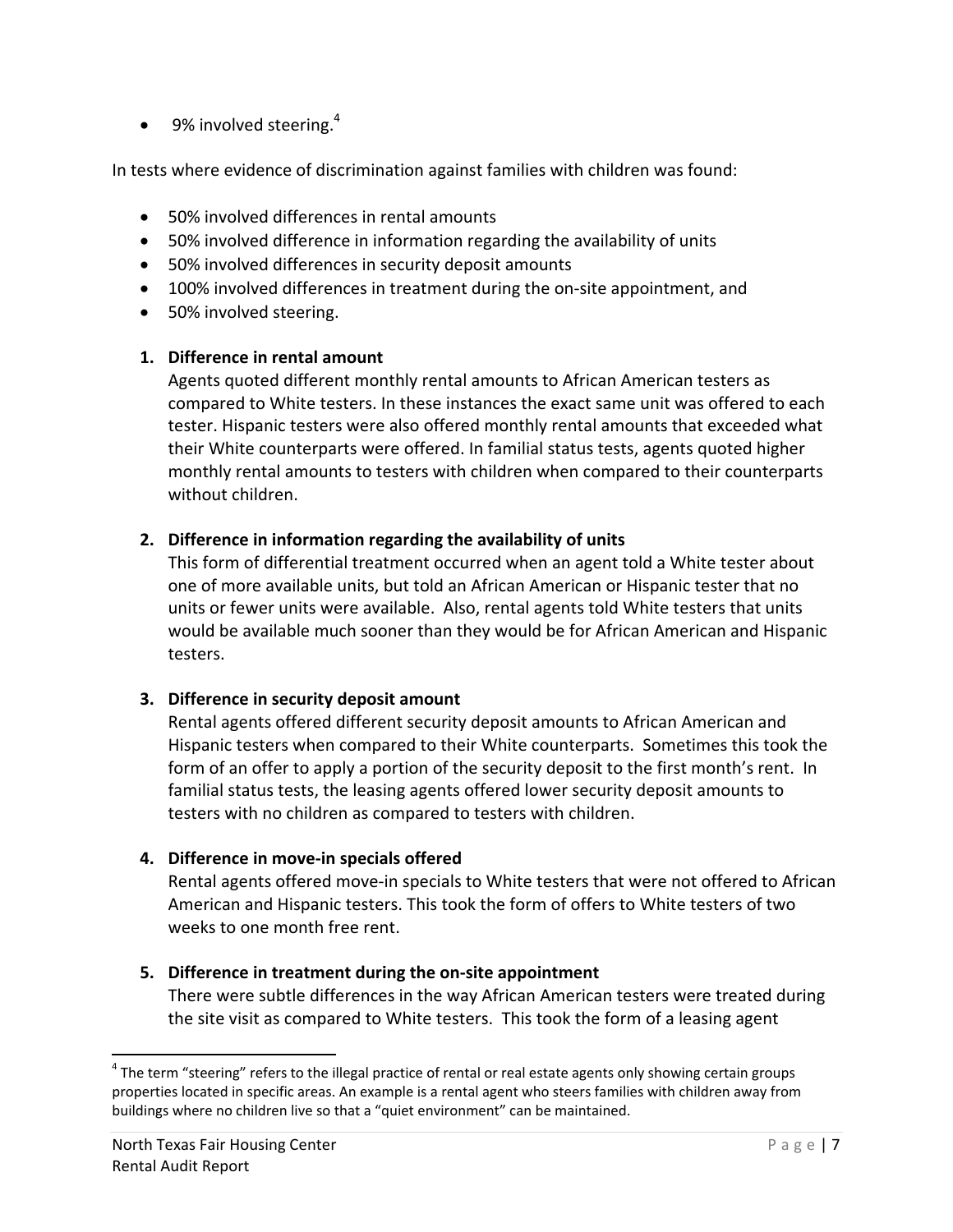showing more amenities to a White tester and spending more time with the White tester during a tour of the apartment building. The leasing agent also made positive and encouraging statements to the White testers that were not made to African American testers. In familial status tests, agents made negative comments to testers with children as compared to testers with no children. For example, telling a family with children that there are no places for children to play in or near an apartment building.

### **6. Difference in access to the rental application**

Leasing agents offered rental applications to White testers as compared to African American testers who had to ask for applications at the end of the visit because no application was offered.

### **7. Difference in treatment before and after on‐site visit**

This took the form of leasing agents emailing White testers before their visit with helpful information including driving directions to the apartment building. Leasing agents also sent follow‐up emails to White testers that were not sent to African American testers. Both White and African American testers left their email addresses with the leasing agents. In one situation, the leasing agent invited the White tester to an event at the apartment building and did not mention the event to the Hispanic tester.

#### **8. Steering**

In some instances African American testers were steered to certain sections of an apartment building. African American and White testers would visit the same building but were shown units in different sections of a building. In familial status tests, families with children were steered to entirely different buildings run by the same leasing company as compared to testers without children.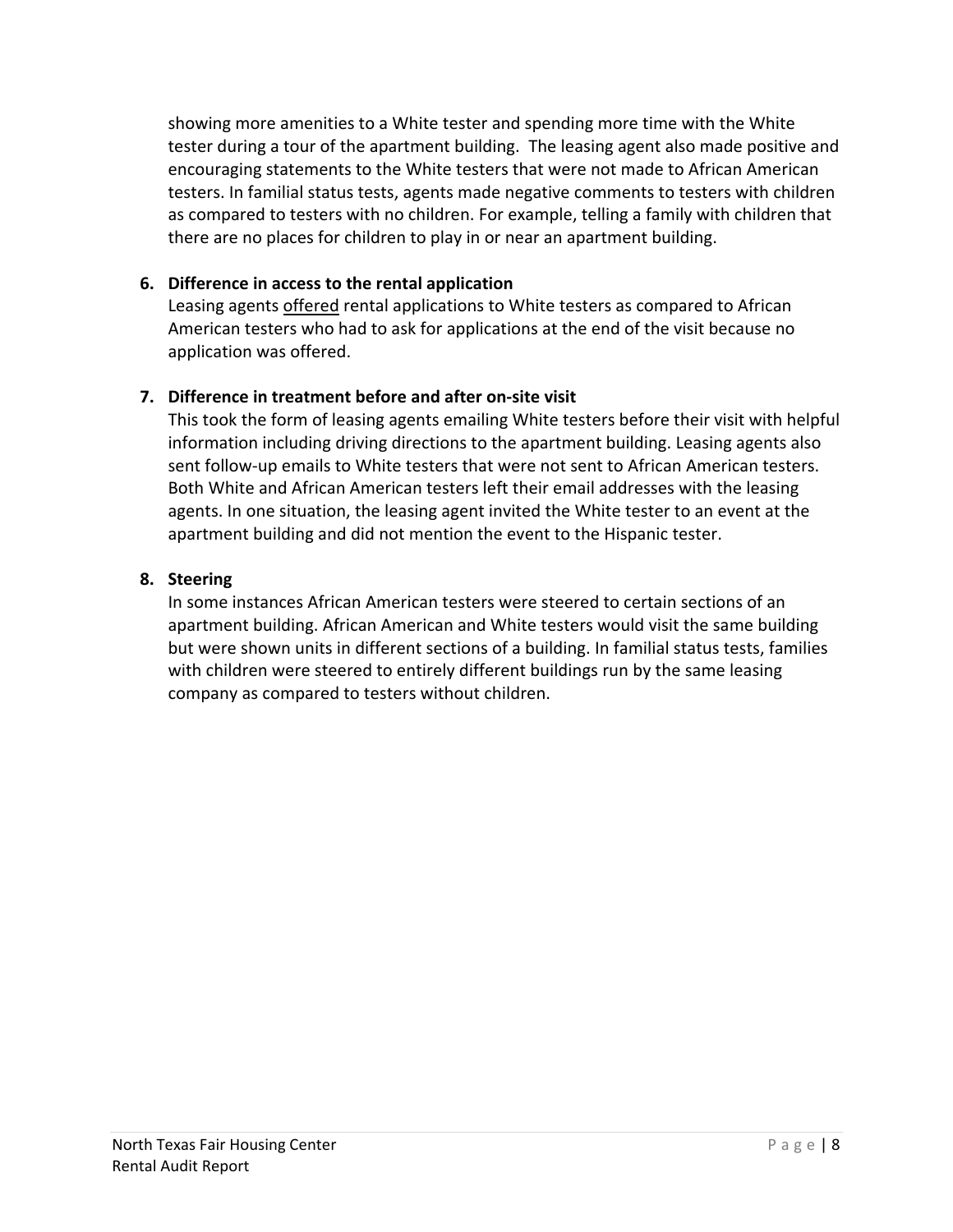# **Examples of Differential Treatment**

#### **1. Difference in rental amount**

- o An African American and a White tester were shown the exact same 807 square foot unit. The agent told the White tester that the rent was \$908 per month and she told the African American tester the monthly rent was \$990, a rental amount 9% higher.
- o A rental agent offered a 3‐bedroom unit to a White tester at \$1,375 per month. Just prior to the White tester's visit, the agent had offered the same unit to the Hispanic tester at \$1,495 per month. Within an hour of the Hispanic tester's visit, the rental amount for the unit dropped \$120 for the White tester.
- o A tester with children visited an apartment building and inquired about a 2‐bedroom unit. The agent offered the unit at \$885 per month. Approximately one hour later, a tester without children inquired about the same 2‐bedroom unit and was offered a rent of \$775 per month for the unit‐‐\$110 per month difference

#### **2. Difference in information regarding the availability of units**

- o An African American tester visited an apartment building and was told by the leasing agent, "unfortunately I don't have anything for you to see right now." About an hour later that same leasing agent showed the White tester a furnished model unit.
- o An African American tester visited an apartment building and asked about available 1‐ bedroom units. He was told that only one 1‐bedroom unit was available. The White tester was told that there were three 1‐bedroom units available that he could see right away.
- o A Hispanic tester visited an apartment building and asked about available 3‐bedroom units. The leasing agent told the Hispanic tester that there were no 3‐bedroom units currently available but there would be one available in a month. When the White tester visited the building that same day, she was told that two 3‐bedroom units would be available for rent the following week.

#### **3. Difference in security deposit amount**

- o The White tester was told that if she donated \$25 to the National Kidney Foundation, the \$125 security deposit would be waived. The leasing agent told the African American tester about the \$125 security deposit but did not offer the same deal of waiving the security deposit if she made a donation to the National Kidney Foundation.
- o Both the Hispanic and White testers were told that the security deposit was \$375. The leasing agent told the White tester that she would credit \$300 of this amount towards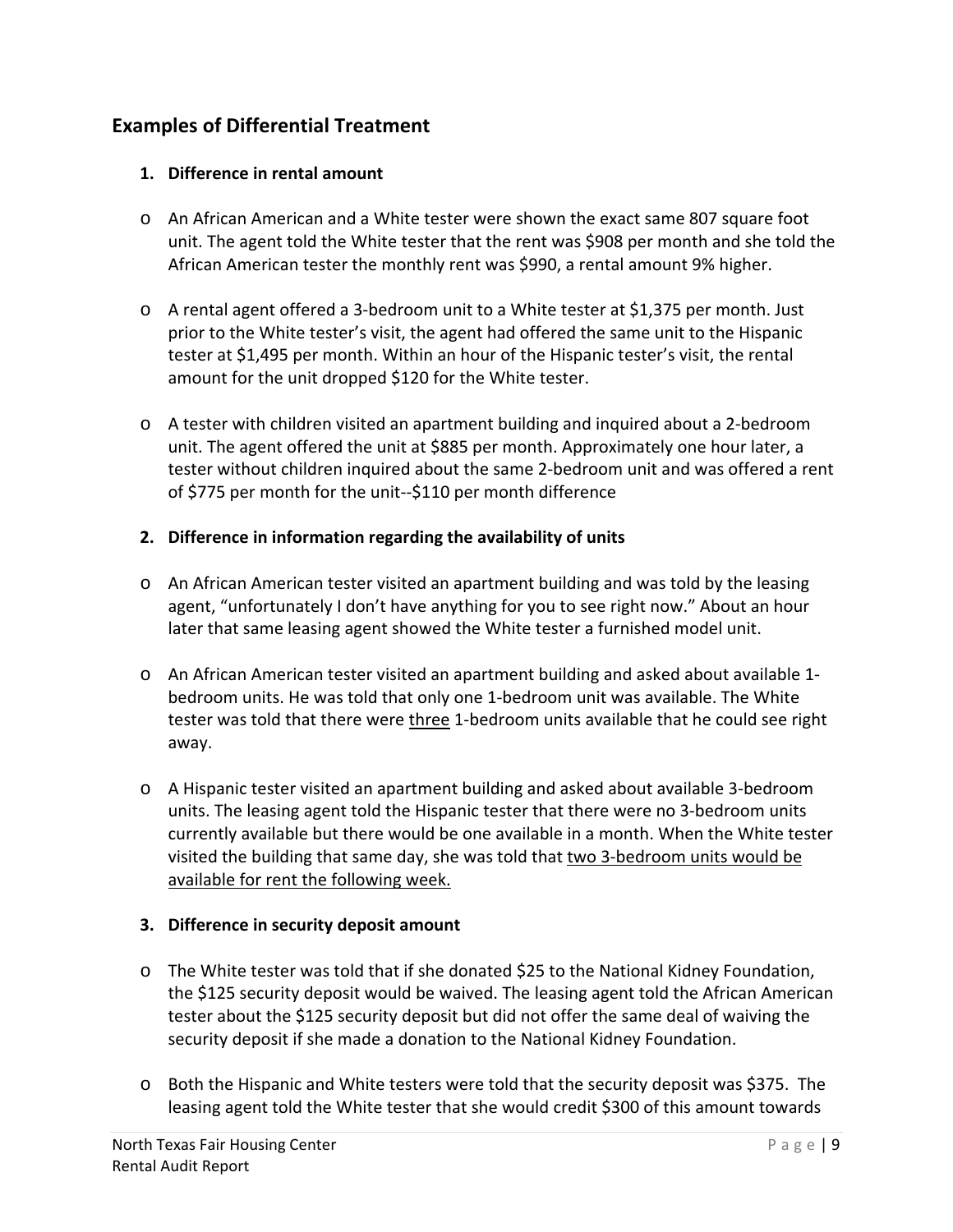the first month's rent. The leasing agent did not tell the Hispanic tester that any of her deposit would be credited towards the first month's rent.

 $\circ$  In a familial status test, the leasing agent told the tester without children that the security deposit was \$100. The leasing agent told the tester with children that the deposit was \$200.

## **4. Difference in move‐in specials offered**

- o An African American tester was told that the security deposit for a 2‐bedroom unit was \$199 and for a 2-bedroom unit it was \$299. The White tester was told that there was a move in special that the security deposit would be waived and \$199 would cover the first month's rent.
- o A Hispanic tester was told that there was a move‐in special that the first two weeks of rent were free. The leasing agent told the White tester that the move-in special was that the first month's rent was free.

## **5. Difference in treatment during the on‐site appointment**

- o A White tester was given a tour of the apartment building during her on‐site visit and the leasing agent showed her the gym, the pool and the playground. The leasing agent did not give a tour nor show any amenities to the African American tester.
- o A tester with children was told by the leasing agent during her site visit that there was no tolerance for police calls to the apartment building. The leasing agent also asked the tester with children if she had a bad rental history. The leasing agent did not mention police calls nor ask the tester without children if she had a bad rental history.

## **6. Difference in access to the rental application**

o A White tester was offered a rental application at the end of her on‐site appointment with the leasing agent. The African American tester was not offered an application.

## **7. Difference in treatment before and after on‐site visit**

o A White tester and an African American tester made appointments to meet the leasing agent at an apartment building. At the time they scheduled their appointments, they both gave the leasing agent their email addresses. Before the test, the White tester received an email from the leasing agent that thanked her for her interest and gave her driving directions to the building. The African American tester did not receive an email before her appointment. After the appointments, the White tester received a follow‐up email that included an application, a list of community features and a coupon that her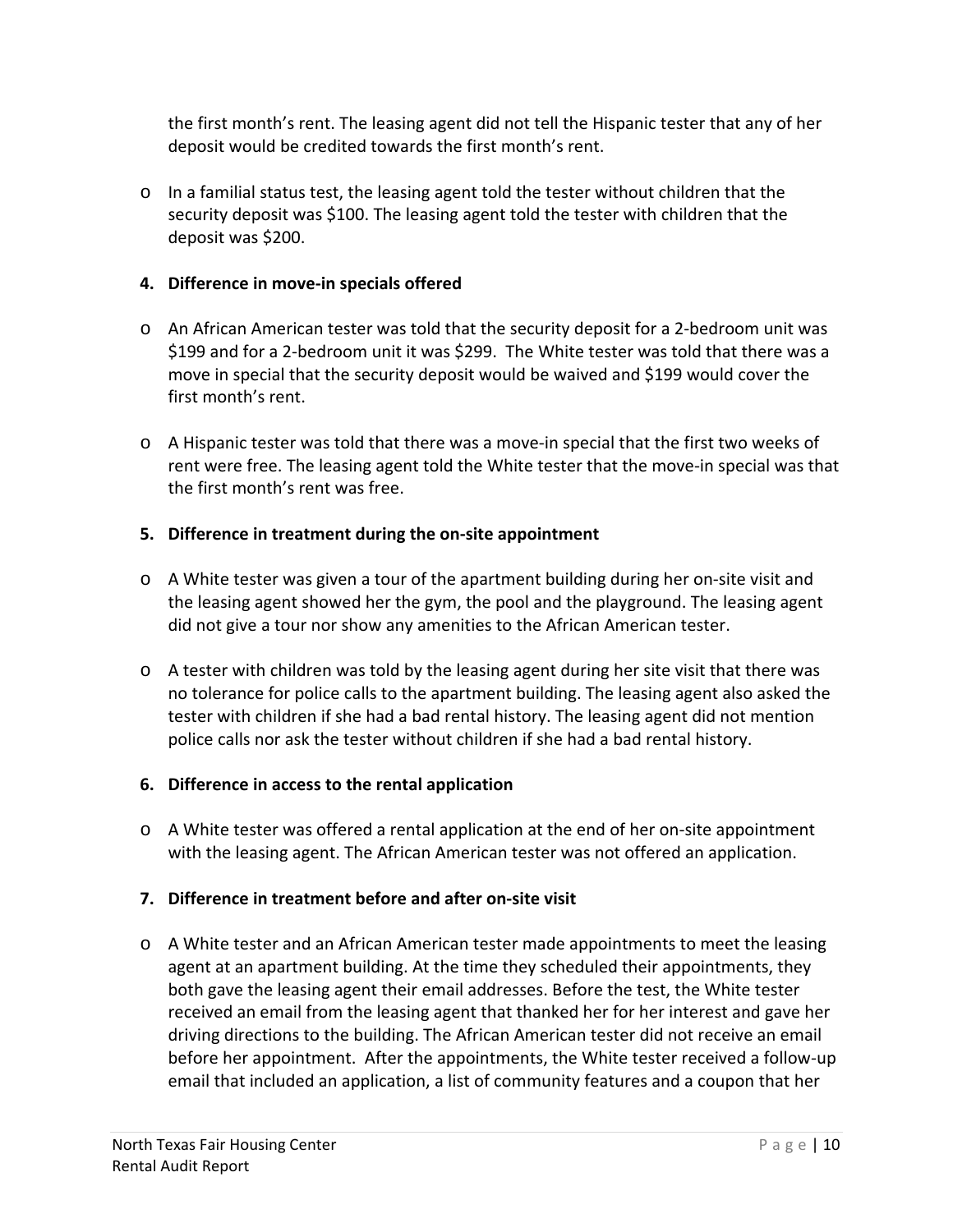deposit would be waived with good credit. The African American tester did not receive a follow‐up email.

o A White tester and a Hispanic tester visited an apartment building to inquire about available units. At the end of the White tester's visit, the leasing agent invited her to a "cook‐out" that the leasing office was giving for the tenants during the upcoming weekend. The leasing agent did not mention the cook-out or extend an invitation to the Hispanic tester.

## **8. Steering**

- o An African American and a White tester visited a large apartment development that is divided into two distinct communities, one called the estates and one called the vistas. The African American tester was only shown units in the vistas and the White tester was only shown units in the estates. A subsequent test showed the same results.
- $\circ$  A leasing company runs two apartment buildings located within a few miles of each other. Both the tester with children and the tester without children visited building #1. The leasing agent showed both testers available units. But the leasing agent did not give the tester without children an application for building #1 and instead referred him to building #2.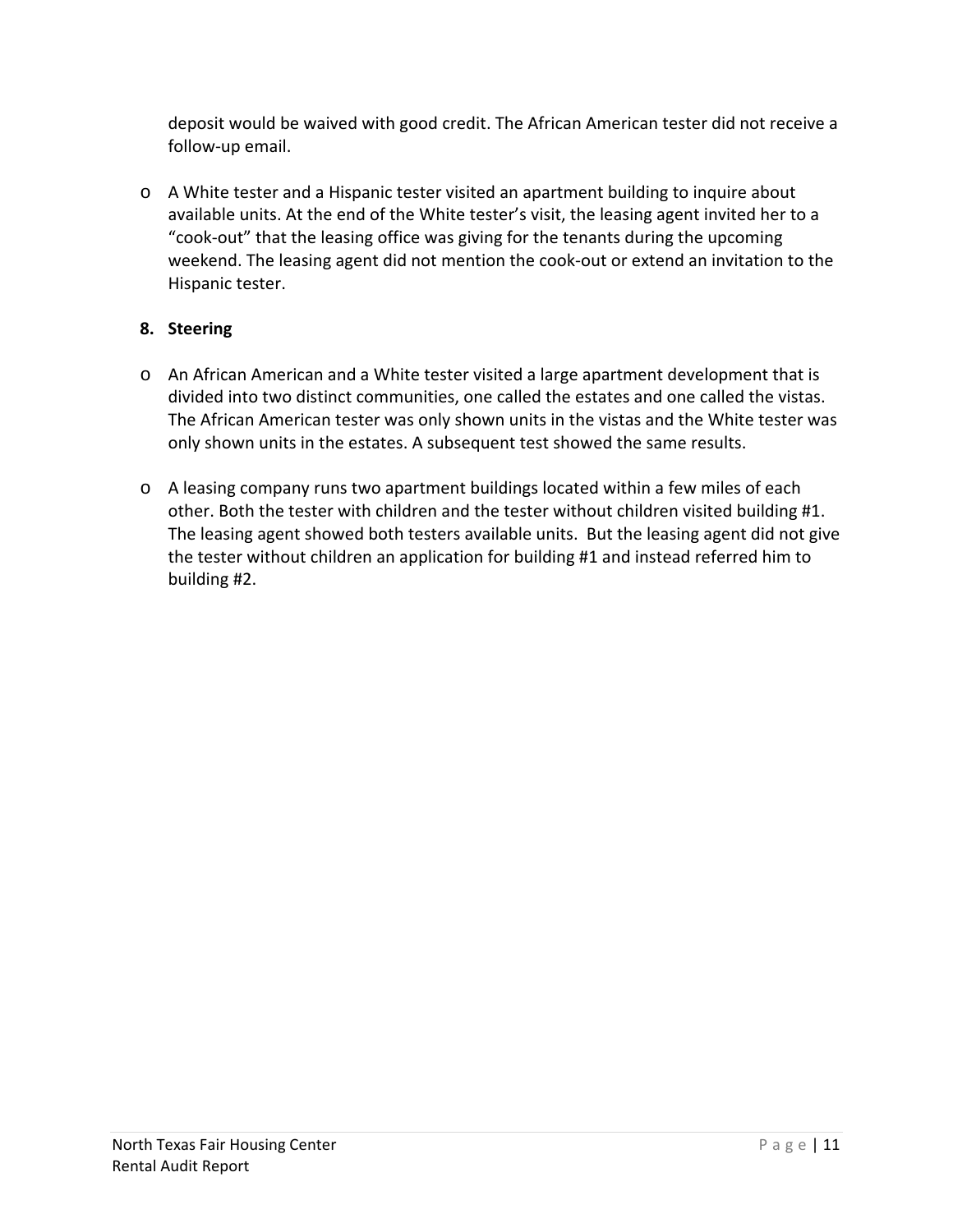## **Recommendations**

Based on the findings in the Rental Audit, the North Texas Fair Housing Center and the National Fair Housing Alliance make the following recommendations.

- 1. Before the formation of the North Texas Fair Housing Center in July 2010, the Dallas Fort Worth Metroplex was the largest metropolitan area in the United States that did not have a private, non‐profit fair housing organization. What sets private non‐profit fair housing organizations apart from state and local governments is that they conduct testing which is the most effective and compelling corroborative evidence to validate or dismiss a complaint of discrimination. The federal government should continue funding fair housing organizations to strengthen fair housing enforcement. Recipients of Community Development Block grants have a duty to affirmatively further fair housing and providing financial support for testing and education to NTFHC would be an accepted use of CDBG funds.
- 2. Community groups, social service organizations and state and local government officials should incorporate fair housing goals into their education and outreach efforts so that barriers to fair housing can be addressed.
- 3. To prevent future incidents of housing discrimination, the housing industry should work with private and public fair housing organizations to educate agents, owners, and managers of apartment complexes. Some housing providers actually conduct self‐ testing to identify problems and correct behavior so complaints are not filed.
- 4. The media should work with public and private fair housing organizations to educate advertisers to prevent advertisements that convey, sometimes in a subtle way, an illegal preference for certain groups.
- 5. State and city governments fair housing offices should work collaboratively with NTFHC to promote fair housing and engage in joint fair housing education campaigns.
- 6. The real estate industry should undertake affirmative efforts to promote compliance with the fair housing laws and use the self-testing model of the Michigan Association of Realtors